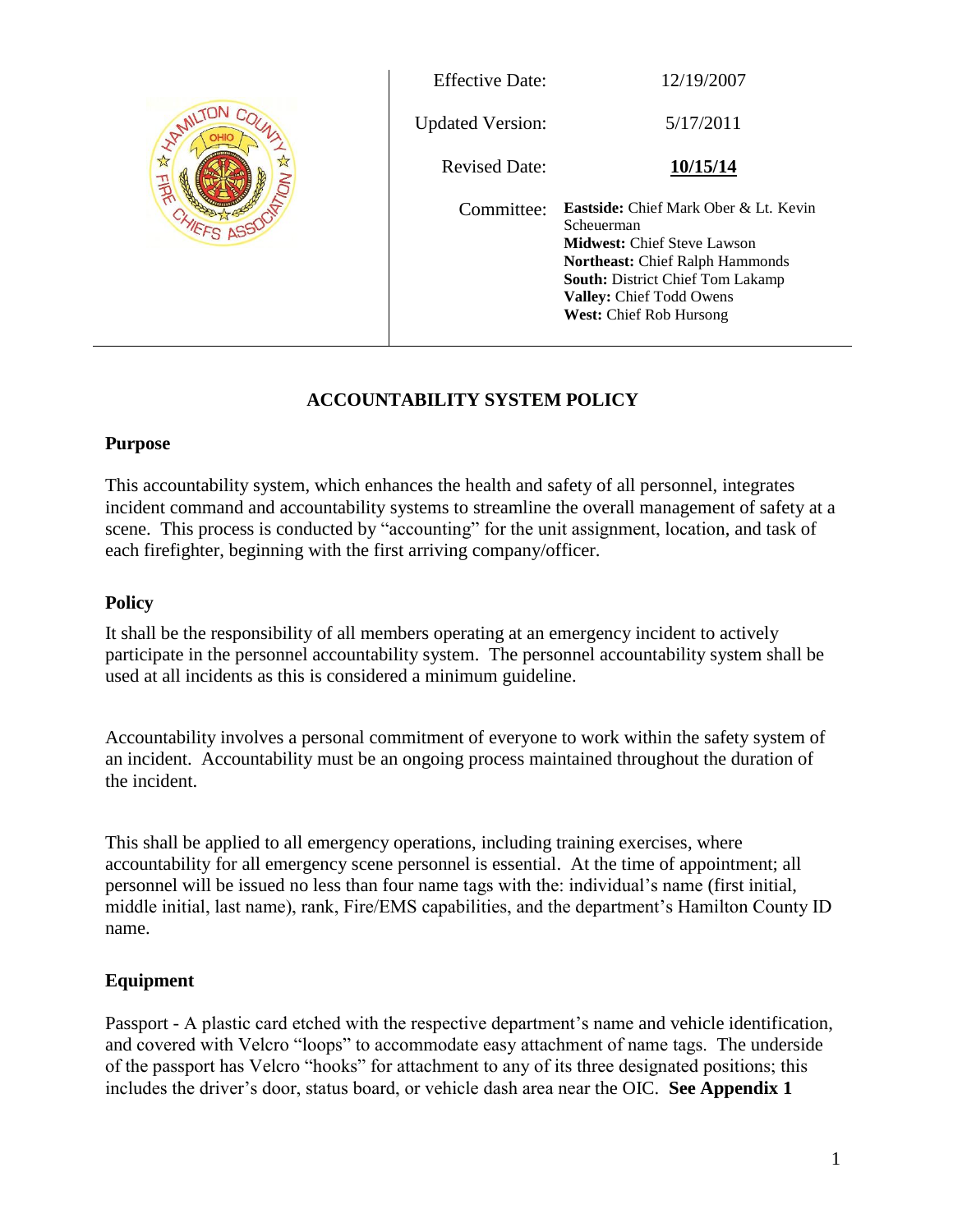Two passports will be active on each apparatus and placed in position *prior* to the emergency incident. The first (primary) passport will contain the nametags of all the crew members **except the driver's**, and it will be placed in the designated area near the OIC. The second (secondary) passport will contain *all* crewmembers (**including the driver's**) and will be placed on the driver's door. The drivers label may be placed upside down only if not in the hazard zone. Those units' assigned Rapid Assistance Team (RAT) responsibilities may place their passport on an oversized, orange "RAT" background passport before delivering to the designated accountability location. **See Appendix 1**

Accountability Board or Status Board – A rigid, compact rectangular board equipped with Velcro and dry-erase capabilities, utilized by the Accountability Officer for passport arrangement. **See Appendix 2**

Name tags – Custom name tag (placed on the passport), representing each individual member on the responding company.

# **Responsibilities for Accountability**

#### Command

The Incident Commander is ultimately responsible for the safety and accountability of all onscene personnel. It is critical that accountability is managed by Command **proactively** rather than **reactively**.

#### Company Officer

The company officer sets the stage for effective accountability by assuring system use and accuracy. On the emergency scene, the company officer is responsible for maintaining contact with crew and supervising their assignment, location and safe operation.

#### Personnel

All personnel are responsible for their own nametags when not at an incident. It is the responsibility of all personnel to apply their name tags to the apparatus passport *prior* to scene arrival; Ideally, this should be done at the beginning of a shift. Individuals responding off-duty, call-in, etc. should report to command with nametags. On the emergency scene, all personnel shall operate with a mindset to promote accountability and their safety.

#### Accountability Officer

The first apparatus to the incident serves as the initial accountability location, with the operator of that apparatus serving as the initial Accountability Officer. In the event this operator is busy the next in operator or officer shall begin accountability. All crews entering the incident shall deliver their primary passport to the accountability location. Once additional staffing arrives, the role of accountability officer may be reassigned by the Incident Commander.

At larger scale incidents, accountability may be assigned to the first apparatus to each geographic side of the incident. The operator of that respective apparatus will serve as the initial Accountability Officer for his/her designated side. All crews entering the hazard zone will deliver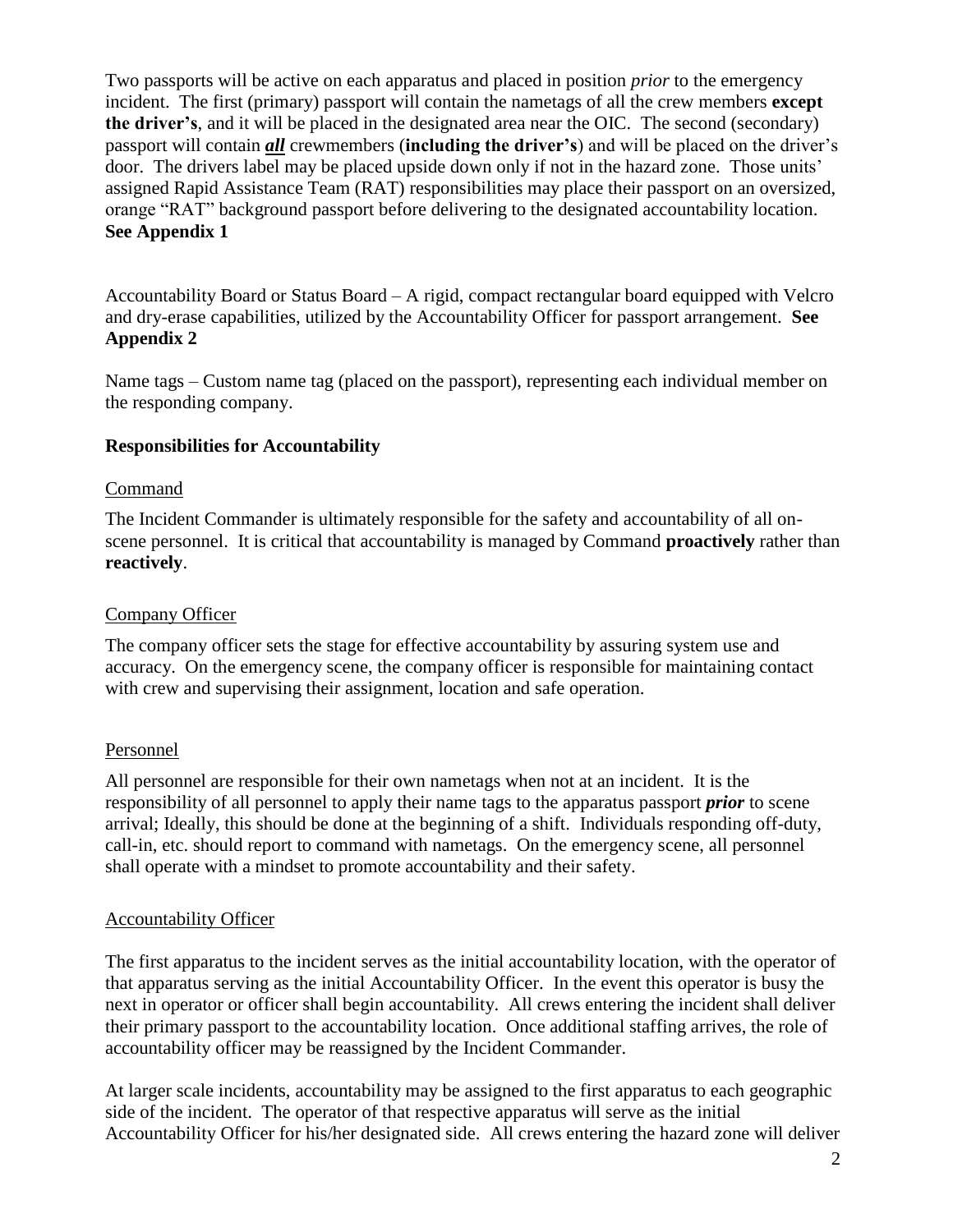their primary passport to the accountability location closest to their "point of entry." The role of accountability officer(s) may be reassigned by the Incident Commander. This may include assigned accountability responsibilities for given groups or divisions. Accountability Officers will report directly to Command, or to a central position designated by Command.

## **Scene management for accountability**

As crews are assigned to the hazard zone, their **primary** passport should be delivered to the Accountability Officer or Command. Their **secondary** passport should remain on their apparatus driver's door, in the event a catastrophic event occurs where a back-up plan is utilized. Apparatus passports with their respective individual personnel tag identifiers never enter the hazard zone. **CREWS ENTER, WORK AND LEAVE TOGETHER**.

*An important fact to remember is that a crew size must be two (2) or more.*

# **Tactical Benchmarks**

Several accountability benchmarks are included in tactical operations. The Personnel Accountability Report (PAR) involves a roll call of designation assigned, especially when the response is building and accountability has just been initiated. For the company officer, a "PAR" is a confirmation that members assigned to his/her crew are visually accounted for. For the group, division, or branch officer, a PAR is an accounting for all crew members of *all companies assigned* to his/her group, division, or branch. A PAR should be conducted face-to-face within the company, group, division or branch whenever possible.

An example of a personnel accountability report follows: **"Command to Quint 53, do you have a PAR?" "Quint 53 has a PAR, on the roof near the Alpha-Bravo corner."** Inherent in such a reply is the understanding that all individuals assigned to Quint 53 are safe and visually accounted for by the officer/senior member of the crew, and their location is confirmed.

A PAR should be requested from all resources operating in the hazard zone. Priority should first be given to those units working in the highest hazard areas. Due to the nature of their assignment, designated Rapid Assistance Team(s) (RAT) are considered to be operating in the hazard zone.

A Personnel Accountability Report is required for the following situations:

- **Missing or trapped firefighters.**
- **Mayday declaration.**
- **Any change from an offensive to defensive mode.**
- **Any sudden hazardous event at the incident - flash over, backdraft, collapse, etc.**
- **At a 20 minute elapsed time after arrival at the scene.**

# **Other System Components**

# Accountability Boards

The operator or incident commander may use status boards, for each apparatus initially. This board will assist in organizing scene accountability and command information. Accountability boards should be used to organize passports for all personnel operating in the hazard zone.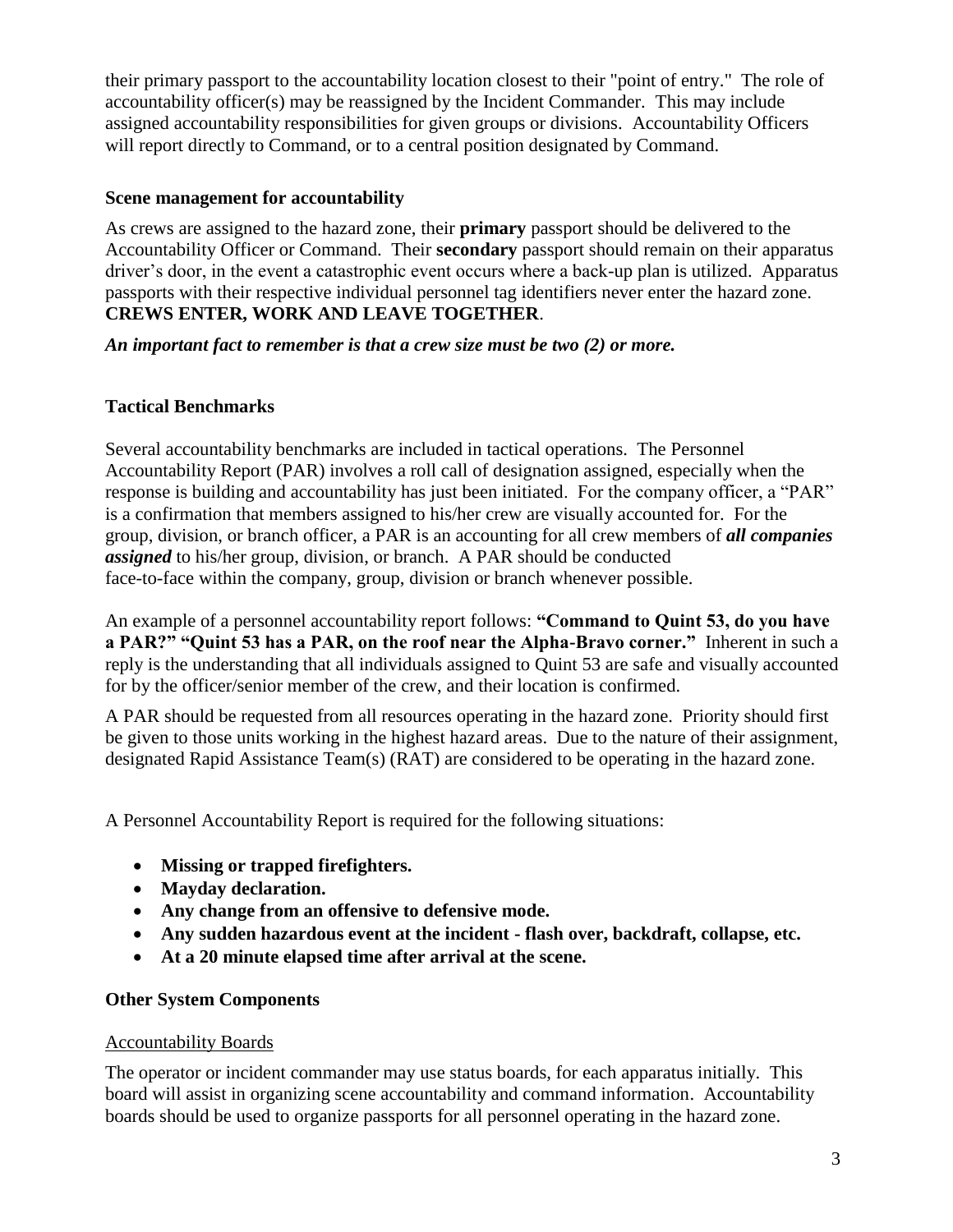## Status Boards

The Incident commander or other designated officers may use status boards for organizing staging and command information. This type of board should be independent from the accountability board.

## Helmet Company Identifiers

Helmet identification should accurately reflect the company and the individuals assigned too.

## Self Contained Breathing Apparatus Company Identifiers

SCBA identification if provided should accurately reflect the company and the individuals assigned too.

#### Equipment Specifications

Nametags are manufactured labels with Velcro "hooks" on the back. Officers will have white backgrounds, firefighters will have yellow backgrounds and EMS will have blue backgrounds. As part of this complete system, each issued helmet will have the Velcro "loops" secured under the rim to the rear of the helmet.

Name tag dimensions shall be  $2 \frac{1}{2}$ " L x  $\frac{1}{2}$ " W.



Passport dimensions shall be a minimum of  $3\frac{3}{4}$ " L x  $2\frac{3}{4}$ " W, and etched with the department name and apparatus number (ANDF QUINT 101) as shown below. Velcro "loops" shall be affixed to the passport to accommodate a minimum of five name tags.

The recommended location for the primary passport is in the cab of the apparatus for easy officer accessibility. In the event you split crews for separate tasks, an A and B primary passport will be utilized, adding the need for a third passport on the apparatus.

Engines and Trucks (Ladders, Platforms and Quints) will have additional information on the passport in the lower portion.

The Engine will have the tank size followed by the pump capacity, i.e. 500/1500 GPM.

Ladders, Platforms and Quints will have the Aerial length and the pump capacity, i.e. 75'/1250 GPM.

The colors will be as follows:

- 1. Engine Red
- 2. Ladder, Platform or Quint Black
- 3. ALS, BLS, Squad or Medic Blue
- 4. Rescue, Support Green
- 5. Support Agencies Orange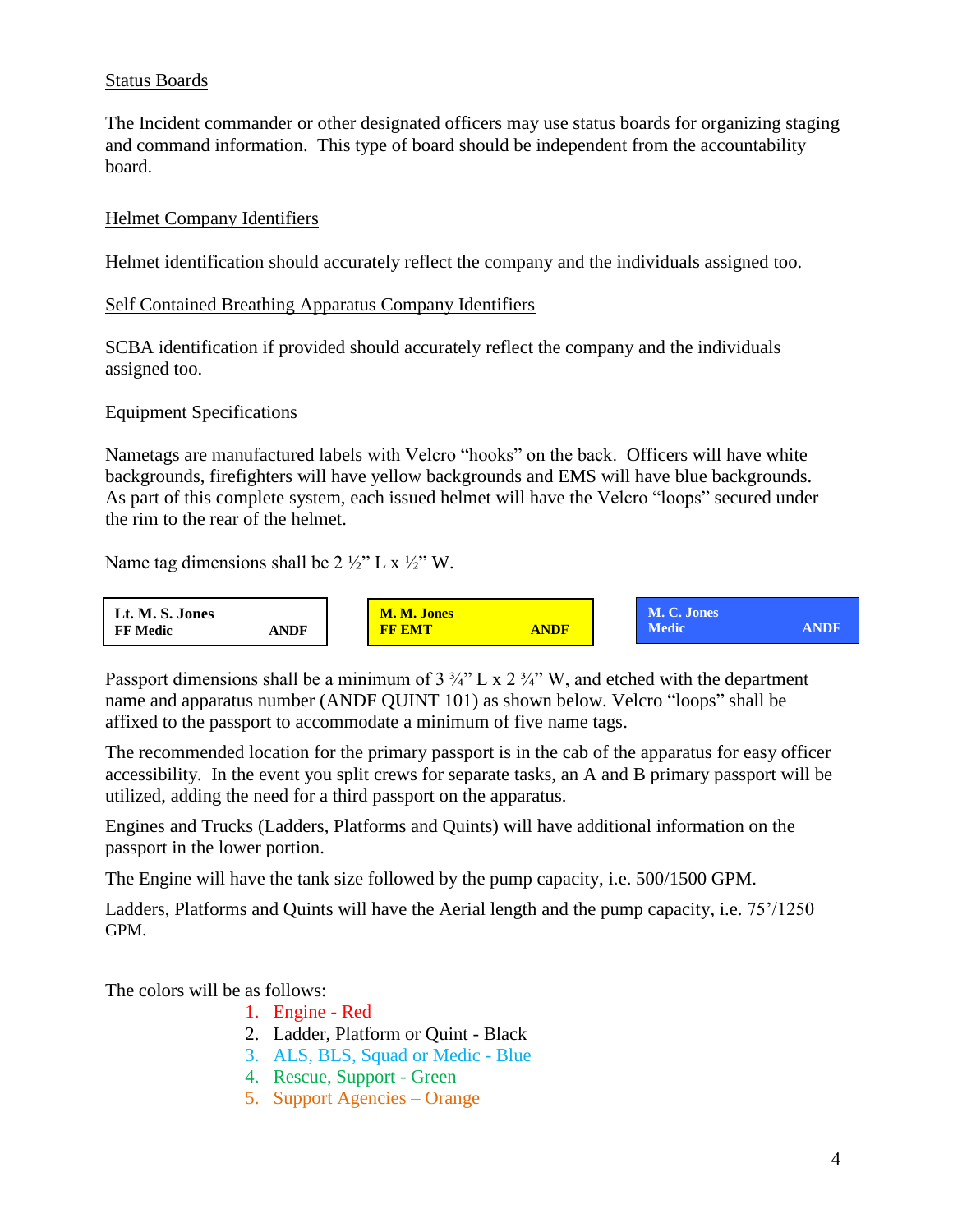# **APPENDIX 1 – Passport Examples**

RAT passport dimensions shall be a minimum of  $4\frac{3}{4}$ " L x 3  $\frac{3}{4}$ " W, and etched with the RAT name. Velcro "loops" shall be affixed to the passport to accommodate the minimum size of a passport.



Passport dimensions shall be a minimum of  $3\frac{3}{4}$ " L x  $2\frac{3}{4}$ " W, and etched with the department name and apparatus number (ANDF QUINT 101) as shown below. They could have radio designations or seat locations as options.

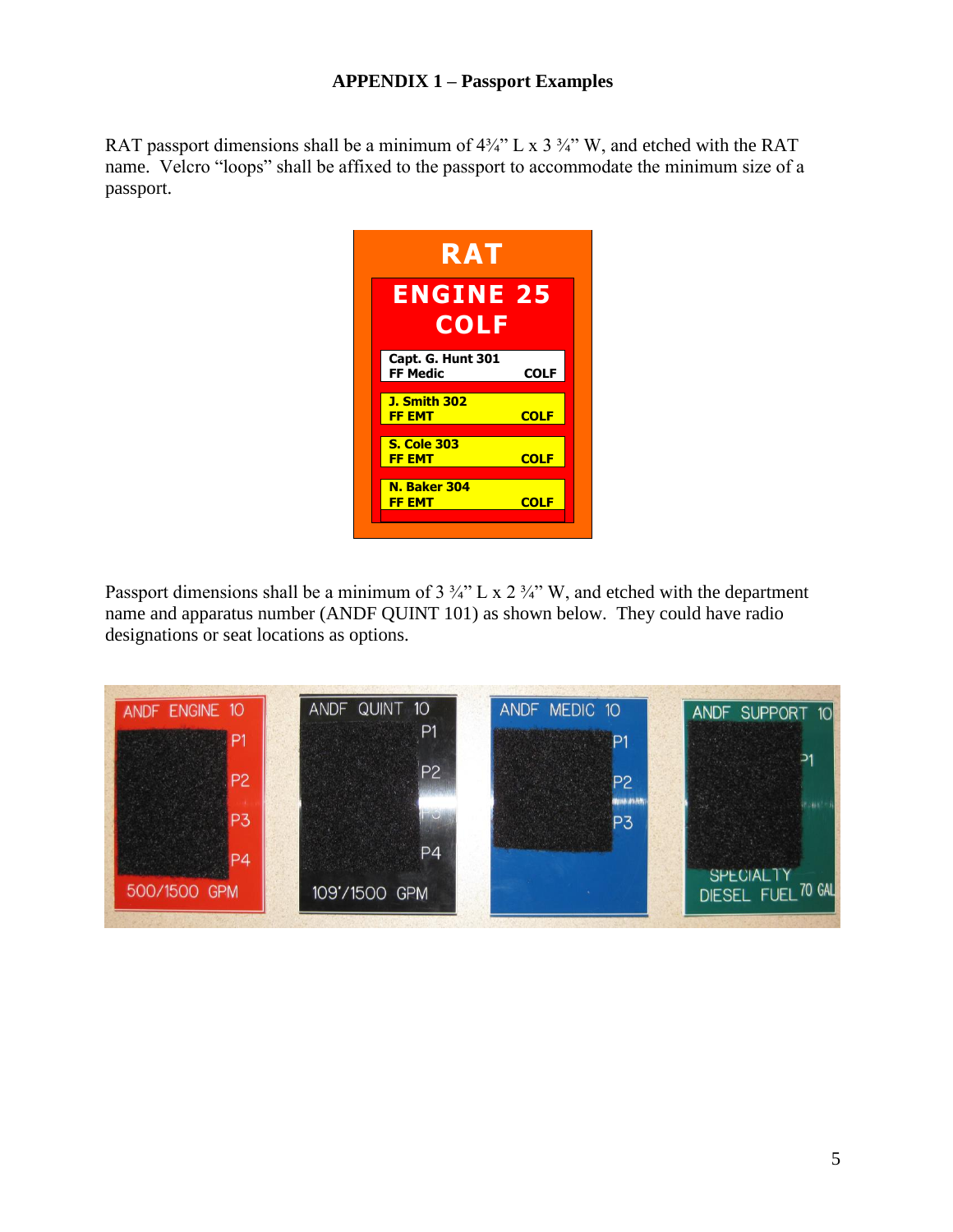# **APPENDIX 2 – Accountability Status Boards**

Accountability Boards are those designed to assist in tracking personnel in the hazard zone only.



Status Boards are those designed for tracking individuals that are not involved in the hazard zone but may be utilized for backfill, IMAT, Staging and Support Agencies.

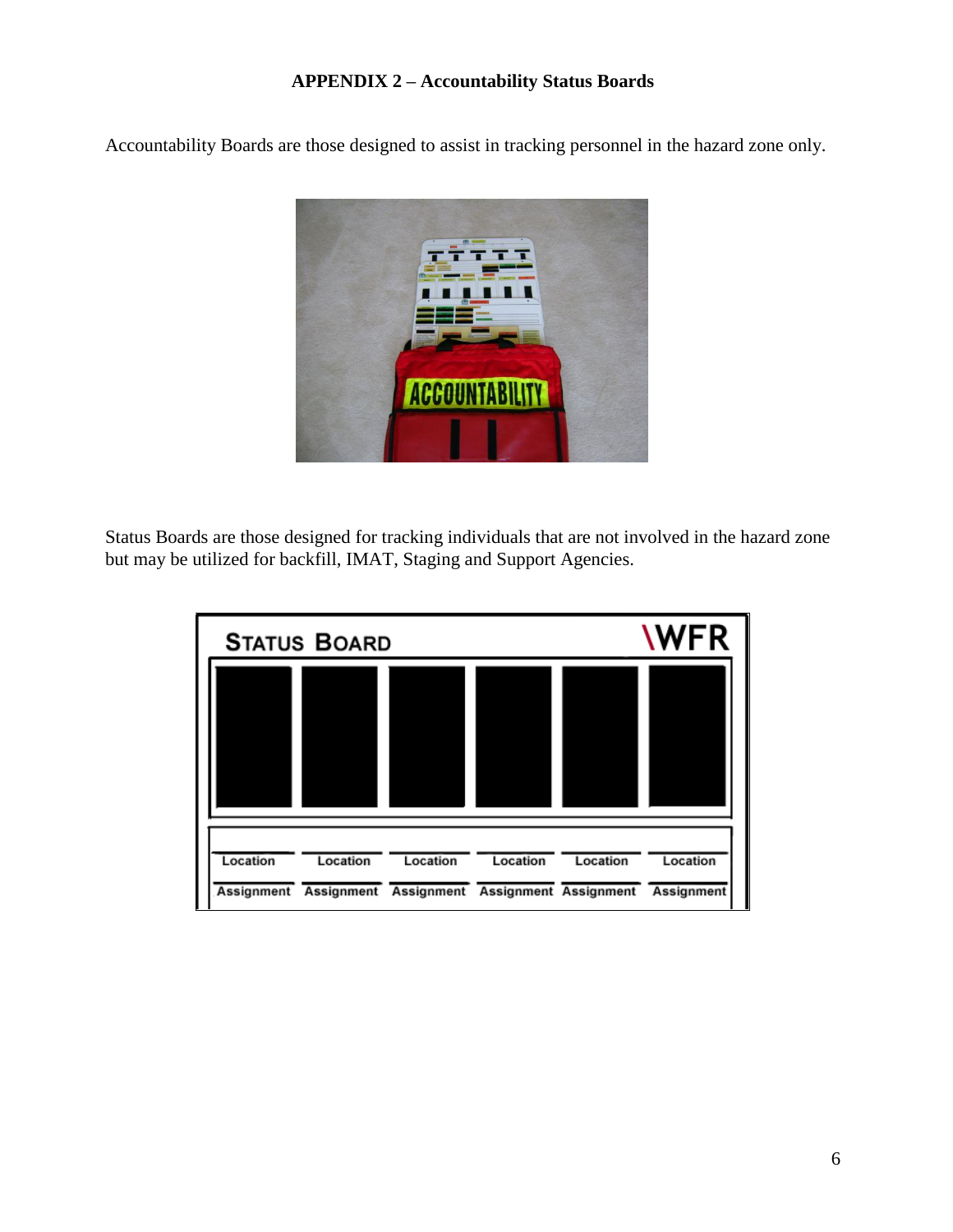# **APPENDIX 3 – Self Contained Breathing Apparatus Company Identifiers**

The use of an SCBA identifier to enhance the safety of the fire fighters is recommended.



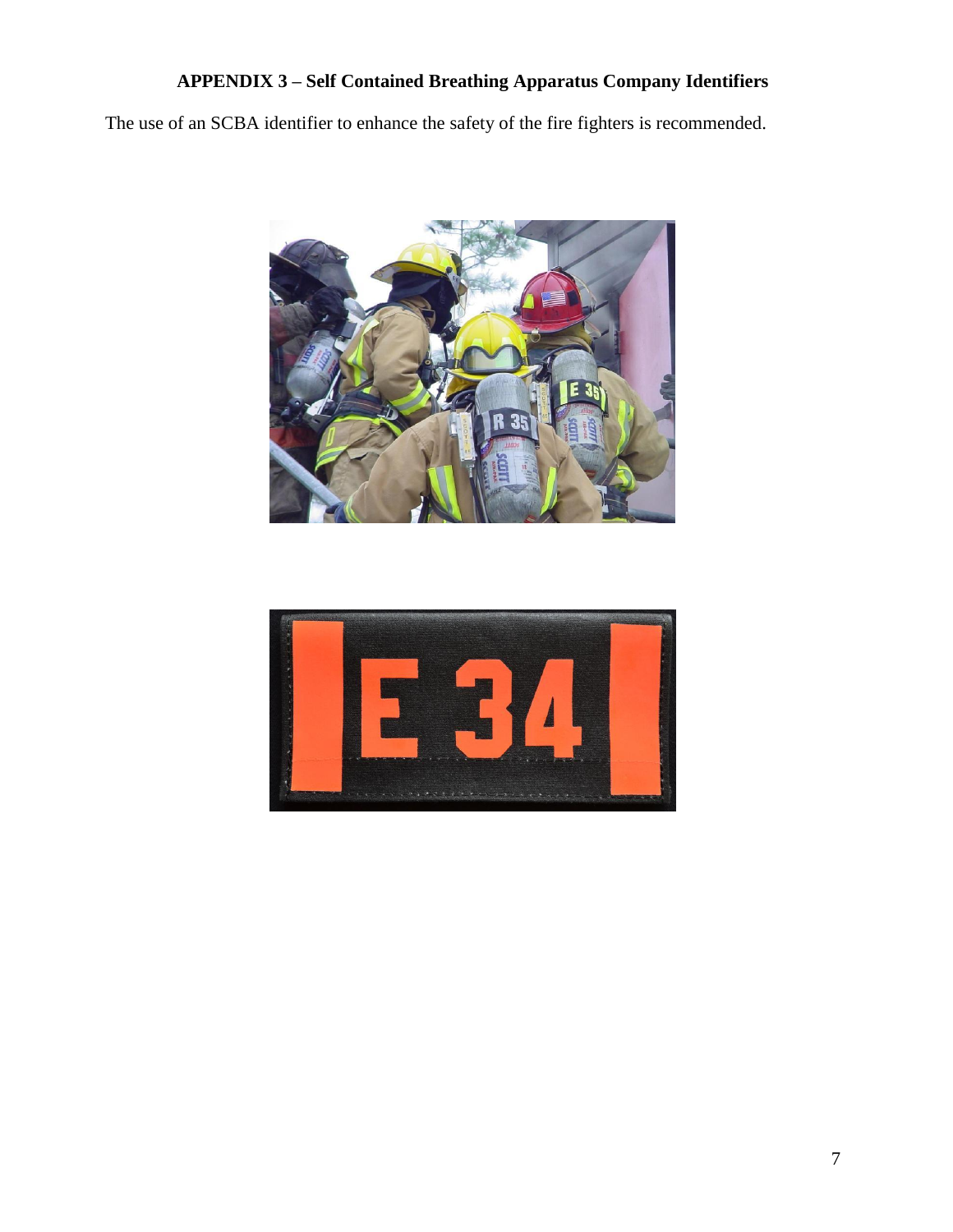# **APPENDIX 4 –Helmet & Face piece Identifications**

Helmets must display accurate company identification at all times. For multiple company/station departments, store removable helmet fronts or patches on vehicle containing that vehicle's company ID. The ID should be placed on FF's helmet at beginning of shift, and removed and replaced on vehicle at end of FF's shift, using Velcro, similar to the passport system.



Helmets colors and face piece nametags have not been formally identified and research may be conducted in the future to determine if there is an opportunity to develop a standard such as this suggestion.

#### Helmet color

Firefighter: Black Lieutenant and Captain: Red Chief: White Additional skills ID Paramedic: Blue chevron or stripe Rescue Technician: Yellow chevron or stripe Haz-Mat Technician: Green chevron or stripe

Personal ID: Face piece Nametag

For departments supplying FF's with individual SCBA face pieces, place FF's last name on lower portion of face piece, using adhesive label.